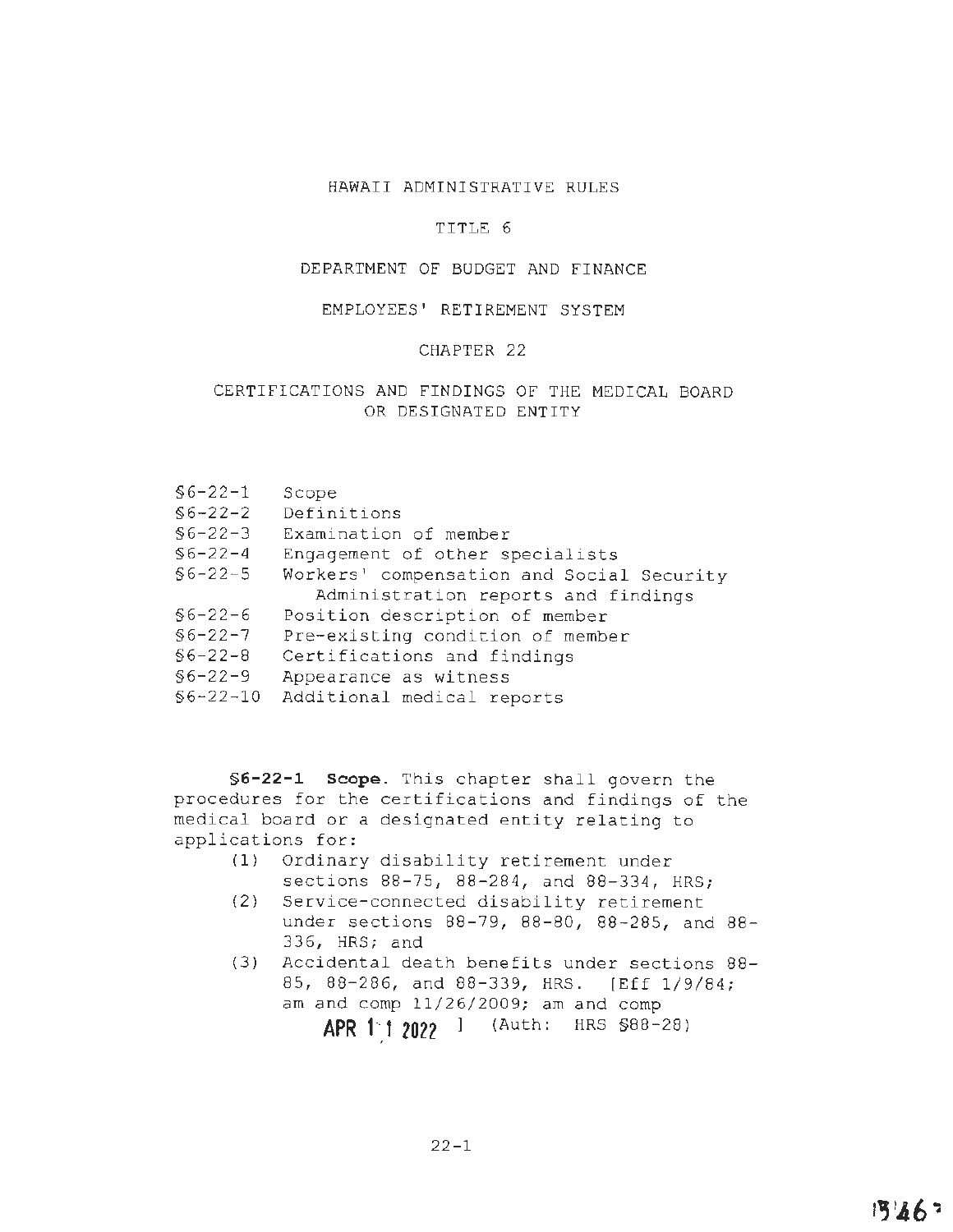(Imp: HRS §§88-31, 88-75, 88-79, 88-85, 88- 284, 88-285, 88-286, 88-334, 88-336, 88-339)

**§6-22-2 Definitions.** Definitions generally applicable to this chapter are also provided in section 88-21, HRS, and section 6-20-1. As used in this chapter:

"Accident" means an unlooked for mishap or untoward event which is not expected or designed, occurring while in the actual performance of duty at some definite time and place.

"Actual performance of duty": If the member is disabled as the natural and proximate result of an accident, the accident shall be deemed to have occurred while in the actual performance of duty even if the member may not have been actually engaged in performing the duties of the member's job; provided that the accident occurred **during** working hours either:

- ( **1)** On the work premises; or
- (2) At wherever the member's duties require the member to be.

"Designated entity" means an entity designated by the system to review applications for disability retirement and accidental death benefits and to provide findings and certifications to the system regarding those applications in accordance with sections 88-75, 88-79, 88-85. 5, 88-284, 88-285, 88- 286, 88-335, 88-336, or 88-339, HRS.

"Gainful employment" means substantial gainful employment which is commensurate with the member's age, education, experience, training, and physical and mental capacities.

"Medical board" means the board of physicians provided for in section 88-31, HRS.

"Natural and proximate result" means the result that would naturally follow from the accident, unbroken by any independent cause.

"Occupational hazard" means a danger or risk which is inherent in, and concomitant to, a particular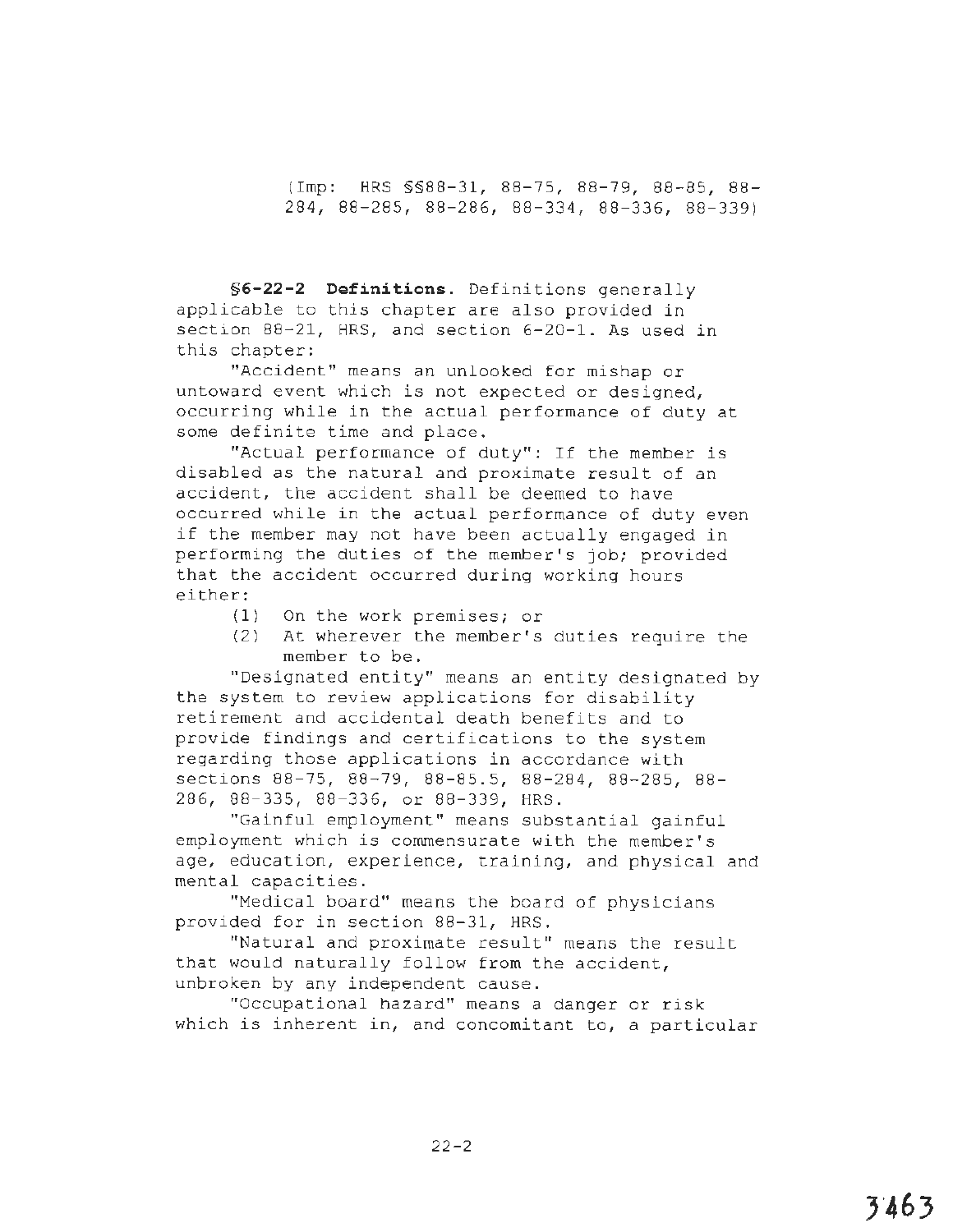occupation. To be considered an "occupational hazard," the causative factors must be those which are not ordinarily incident to employment in general and must be different in character from those found in the general run of occupations, the general run of occupations meaning many but not all occupations.

"Ordinary disability" means a mental or physical incapacity for the further performance of duty, that, at the time of the application for disability retirement, is likely to be permanent.

"Service-connected disability" means a mental or physical incapacity for the further performance of duty that, at the time of the application for disability retirement is likely to be permanent, is not the result of wilful negligence on the member's part, and is:

- (1) The natural and proximate result of an accident occurring while in the actual performance of duty at some definite place and time; or
- (2) The cumulative result of some occupational hazard.

"Substantial gainful employment" means a significant amount of fairly constant physical or mental work activity, or both, which is productive in nature and is done for remuneration or profit, whether or not the work activity is part-time, pays less or has less responsibility than that of the person's previous employment; provided that the work activity:

- (1) Shall amount to at least thirty hours a week; or
- (2) Shall produce a gross income of not less than an amount which is equivalent to the minimum hourly wage as set by state law multiplied by thirty hours, regardless of the number of hours the person may have actually worked.

"Wilful negligence" means the intentional failure to use ordinary care such as a reasonably prudent person would exercise. [Eff 1/9/84; am 2/9/89; am and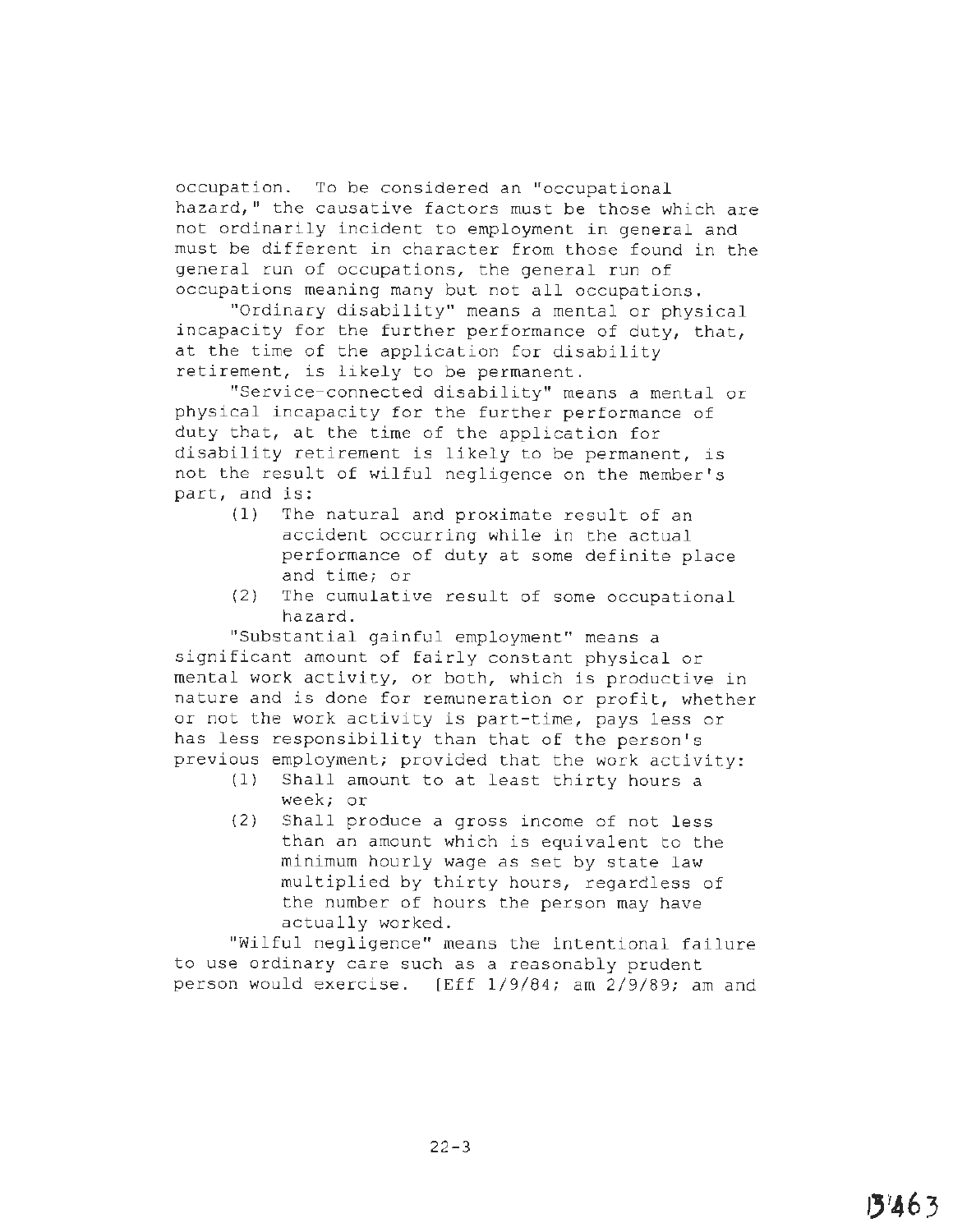comp 11/26/2009; am and comp **APR 11 2022** ] (Auth: HRS §88-28) (Imp: HRS §§88-31, 88-7~, 88-79, 88-85, 88-284, 88-285, 88-286, 88-334, 88-336, 88-339)

**§6-22-3 Examination of member.** (a) The medical board or a designated entity, as determined by the executive director on behalf of the system, shall investigate, review, and evaluate all medical reports submitted to it as well as the employer's report of the accident as submitted to the disability compensation division of the department of labor and industrial relations and the member's position description submitted by or on behalf of the member's employer.

(b) The applicant shall submit medical reports to the medical board or designated entity as provided in section 6-26-7, including the physician's statement. The medical board or designated entity may, at its discretion, disregard any medical reports or other records submitted:

- (1) More than sixty days after the application has been filed; or
- (2) After any longer period of time that the medical board or designated entity expressly provides for the submission of medical reports or other records.

The medical board or designated entity may disregard any medical reports or other records submitted to it after it has issued its certifications and findings pursuant to section 6-22-8, except as provided in section 6-22-10. The medical board or designated entity may or may not, at its discretion, subject the member to a physical examination in arriving at its certifications and findings on all matters referred to it. (Eff 1/9/84; am and comp 11/26/2009; am and comp

**AP~ 1· 1 ?0??** ) (Auth: HRS §88-28) (Imp: HRS §§88'...:~n,, 88-75, 88-79, 88-85, 88-284, 88-285, 88-286, 88-334, 88-336, 88-339)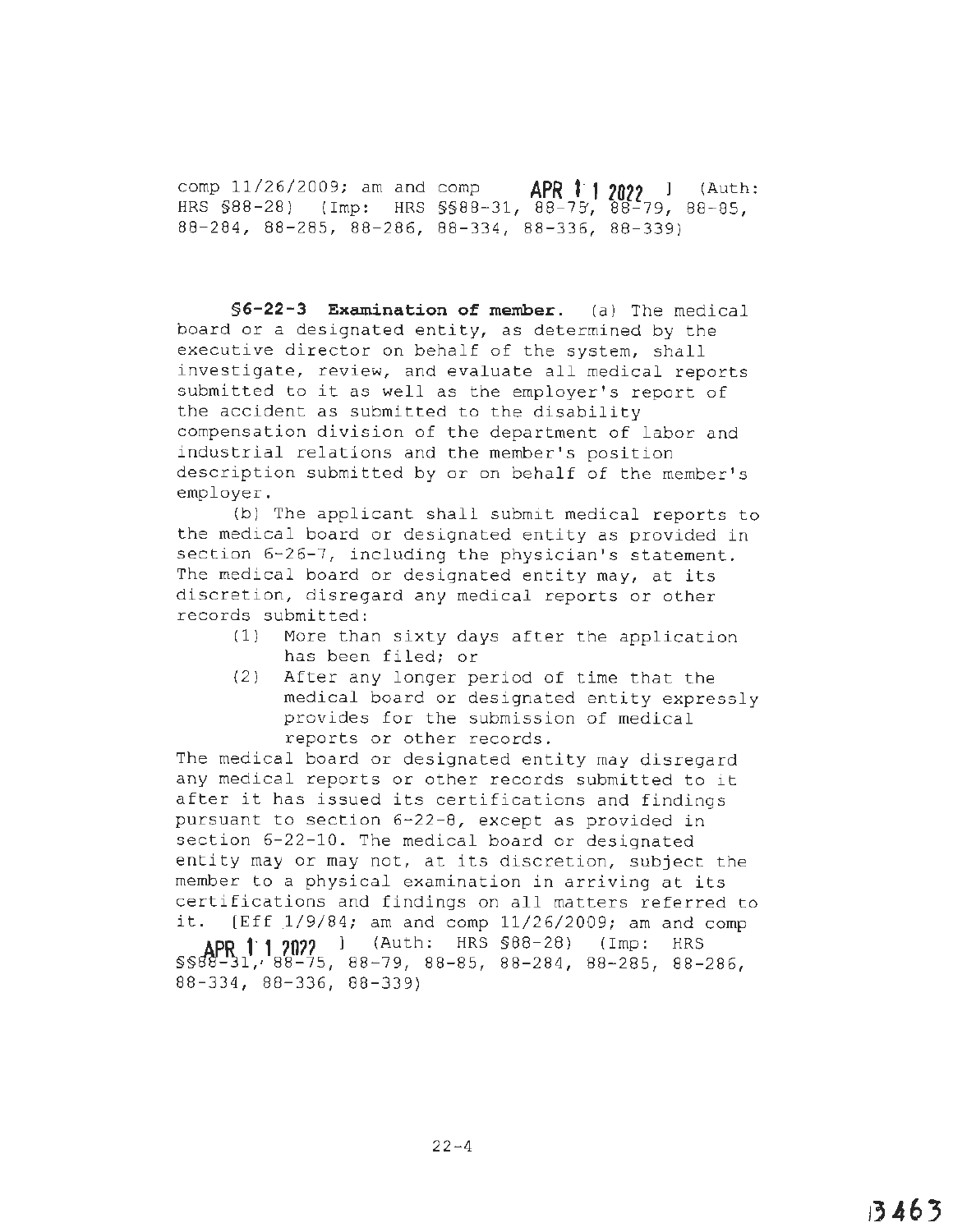**§6-22-4 Engagement of other specialists.** The medical board or designated entity, if it deems necessary, may at the expense of the system engage other physicians or specialists, or both, to examine the member or review records as requested, or both, and report their findings to the medical board or designated entity. [Eff 1/9/84; am and comp 11/26/2009; am and comp **APR t· 1 ?022** ] (Auth: HRS §88-28) (Imp: HRS §§88-31, 88'-75, 88-79, 88-85, 88~284, 88-285, 88-286, 88-334, 88-336, 88-339)

**§6-22-5 Workers' compensation and Social Security Administration reports and findings.** Any determination of the disability compensation division of the department of labor and industrial relations, the labor and industrial relations appeals board, and the Social Security Administration relating to the same incapacity for which the applicant or member is claiming a disability or death benefit may be taken into consideration; however, that determination shall not be binding upon the medical board, designated entity, or the system. [Eff 1/9/84; am and comp 11/26/2009; am and comp **APR 1·1 2022** I (Auth: HRS  $$88-28$ ) (Imp: HRS  $$888-31, 88-75$ , 88-79, 88-85, 88-284, 88-285, 88-286, 88-334, 88-336, 88-339)

**§6-22-6 Position description of member.** The determination of whether the member is incapacitated for the further performance of duty shall be related to the duties prescribed in the official position description of the employing agency in which the member was employed at the time the accident which resulted in the condition occurred. The medical board or designated entity may consider other probative and credible evidence of the member's actual job duties. [Eff 1/9/84; am and comp 11/26/2009; am and comp

**APR 1·1 ?0??** l (Auth: HRS §88-28) (Imp: HRS §§88-31, ' 88-75, 88-79, 88-284, 88-285, 88-334, 88-336)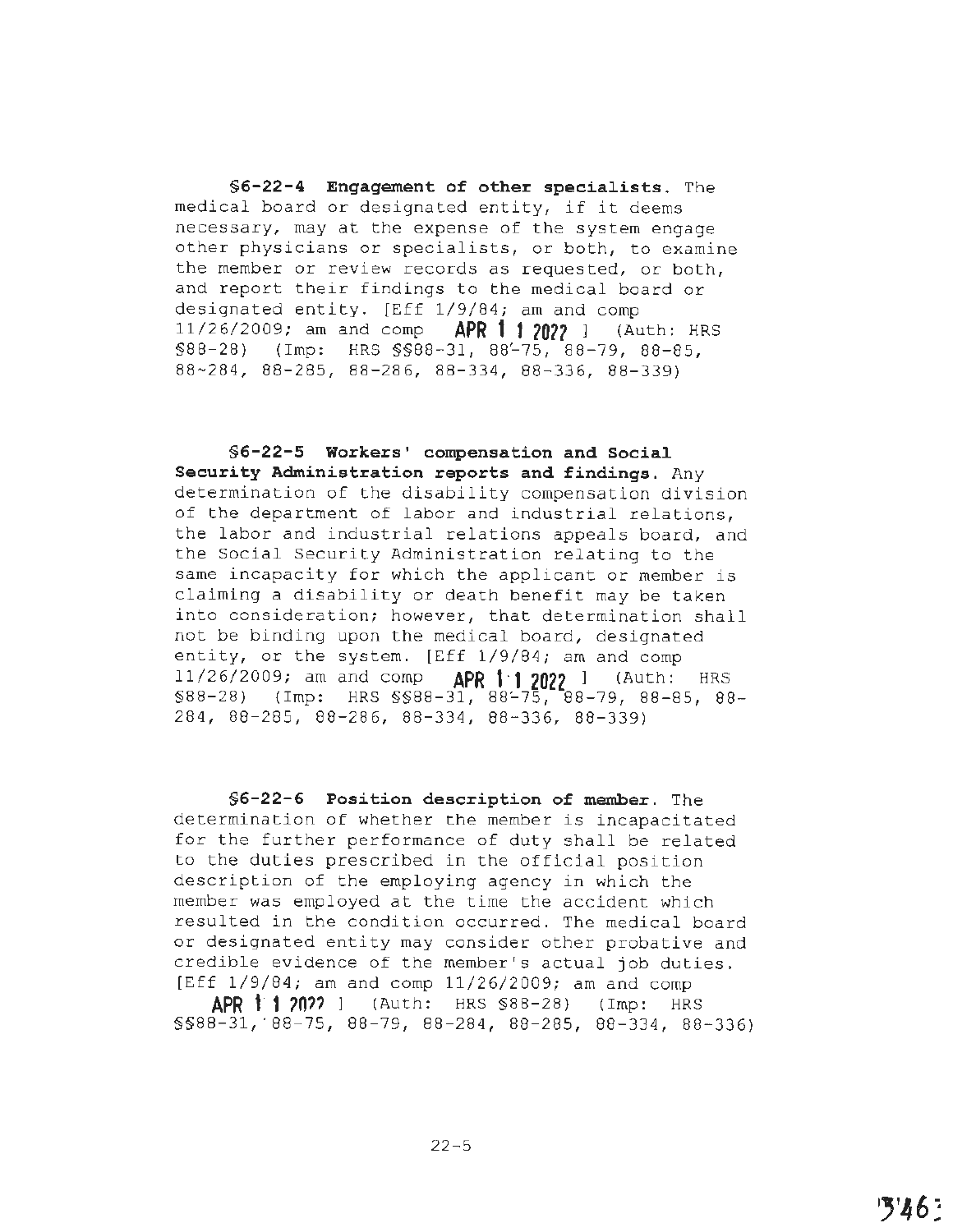**§G-22-7 Pre-existing condition of member.**  Permanent incapacity that is caused by or results from the natural deterioration, degeneration, or progression of a non-service connected pre-existing condition is not the natural and proximate result of an accident nor is it the cumulative result of some occupational hazard. The medical board or designated entity shall not consider, and the system shall not grant, disability retirement benefits for a permanent incapacity that is caused by or results from the natural deterioration, degeneration, or progression of a non-service connected pre-existing condition. Whenever there is evidence of a non-service connected pre-existing condition, the applicant shall have the burden of proof, including the burden of producing evidence and the burden of persuasion, of proving that the member's permanent incapacity was not caused by and did not result from the natural deterioration, degeneration, or progression of the non-service connected pre-existing condition. The degree or quantum of proof required shall be by a preponderance of the evidence. [Eff 1/9/84; am 2/9/89; am and comp 11/26/2009; am and comp **APR 1 1 2022** <sup>l</sup> (Auth: HRS §88-28) (Imp: HRS §§88-31, 88-79, 88-285, 88-336)

**§ G-22-8 Certifications and findings.** Upon completion of the examination of the member and the reports submitted to it, the medical board or designated entity shall certify in writing to the system the following:

> (1) In the case of an application for ordinary disability or service-connected disability retirement, whether, at the time of the application: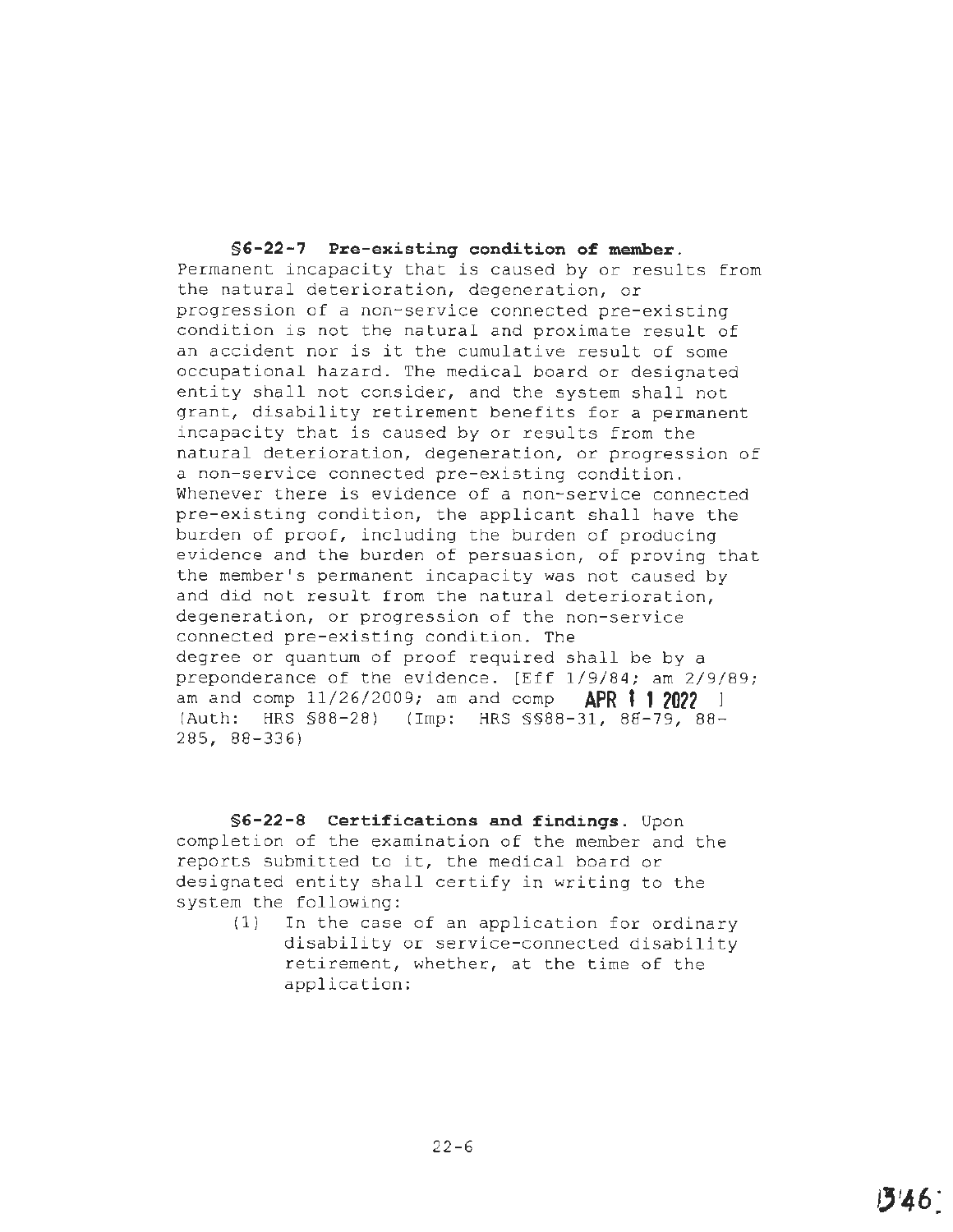- (A) The member is incapacitated for the further performance of duty or for gainful employment; and
- (B) The member's incapacity for the further performance of duty or for gainful employment is likely to be permanent.
- (2) In the case of an application for serviceconnected disability retirement or for accidental death benefits, whether the incapacity or death is:
	- (A) The natural and proximate result of an accident occurring while in the actual performance of duty at some definite time and place; or
	- (B) The cumulative result of some occupational hazard (in the case of service-connected disability retirement) or the result of some occupational hazard {in the case of accidental death benefits); and
	- (C) Through no wilful negligence on the part of the member. [Eff 1/9/84; am and comp 11/26/2009; am and comp

**APR 1 f ?O??** l (Auth: HRS §88-28) (Imp: HRS §§88-31, 88-75, 88-79, 88- 85, 88-284, 88-285, 88-286, 88-334, 88- 336, 88-339)

**§6-22-9 Appearance as witness.** One or more of the members of the medical board may serve as a witness on behalf of the medical board, whenever required to do so, at any hearing of an appeal from the certifications and findings of the medical board. One or more representatives of a designated entity may serve as a witness on behalf of the designated entity, whenever required to do so, at any hearing of an appeal from the certifications and findings of the designated entity. [Eff 1/9/84; am and comp 11/26/2009; am and comp **APR t··,1 ?0??** ] (Auth: HRS